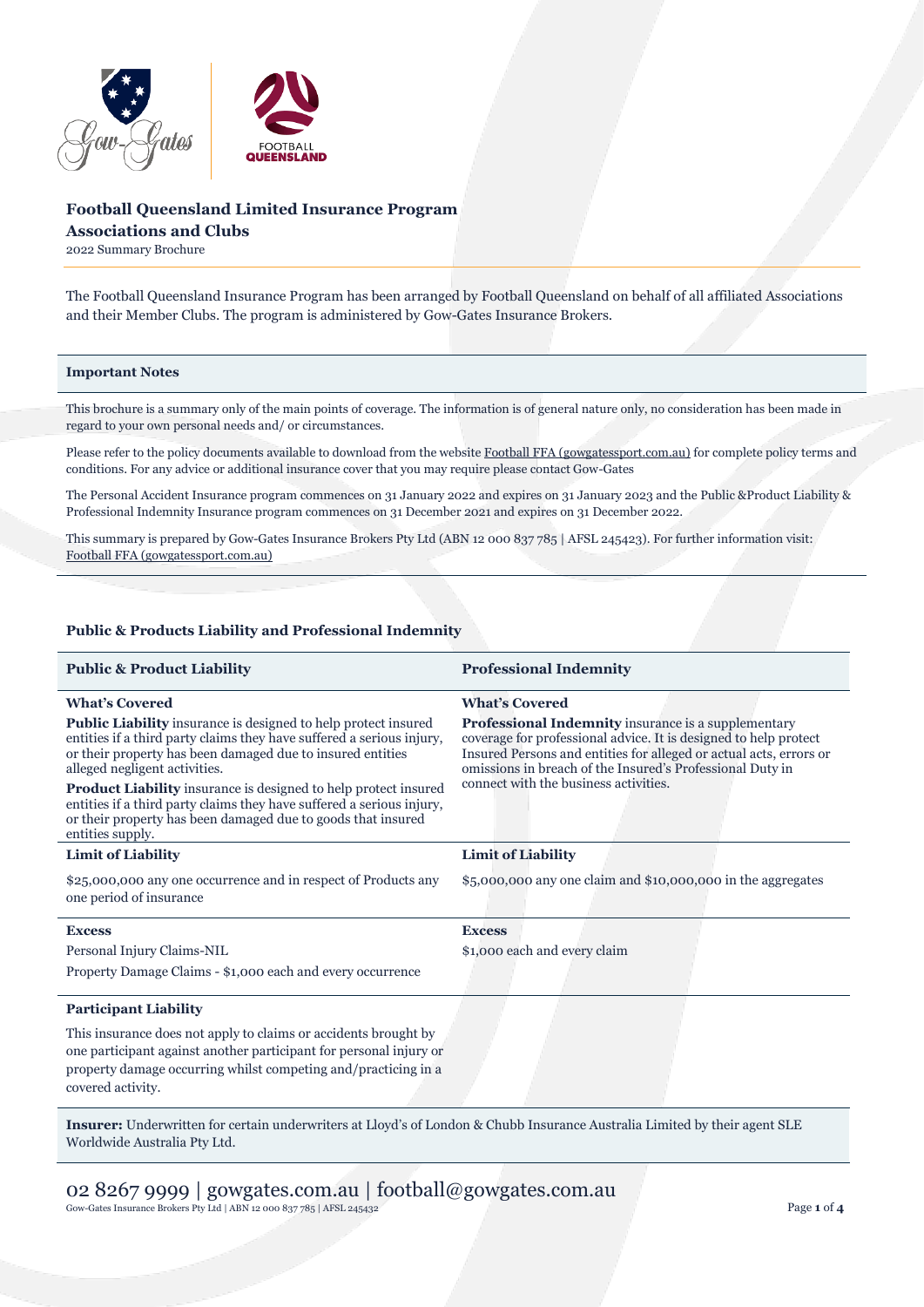### **How to Make a Claim**

Notify Gow-Gates immediately of your intention to lodge a liability claim via one of the following options:

Phone: 02 8267 9999

Email[: football@gowgates.com.au](mailto:football@gowgates.com.au)

Do not admit liability under any circumstances.

Download the claim form via [Football FFA \(gowgatessport.com.au\)](https://football.gowgatessport.com.au/)

Complete all sections of the claim form

Email completed claim form to [football@gowgates.com.au](mailto:football@gowgates.com.au)

Gow-Gates will confirm receipt of your claim form or contact you should they require more information.

Please contact Gow-Gates directly if you have not received a confirmation of your claim within 7 days.

A copy of your Associations/Clubs **Certificate of Currency** can be downloaded via [Football FFA \(gowgatessport.com.au\)](https://football.gowgatessport.com.au/)

#### **Management Liability (Directors & Officers)**

### **What's Covered**

**Management Liability** insurance is designed to help protect the insured entity and management of insured entities against alleged or actual Wrongful acts. This can include;

- Wrongful acts by management, committee and Directors & Officers
- Fraud and Dishonest acts by employees, volunteers and other insured persons
- Claims made by employees, volunteers and other insured persons relating to employment practices – includes harassment, bullying, wrongful dismissal etc.
- **Breaches of Statutory Legislation**
- Tax audit costs

#### **Limit of Liability**

\$10,000,000 any one claim and in the aggregates

Sub-limits apply as per Policy Wording

#### **Excesses**

\$Nil in respect of Directors & Officers Liability/\$35,000 Company reimbursement cover

\$50,000 in respect of Employment Practices Liability, Statutory Liability, Company Liability and Crime Loss

### **Insured versus Insured**

This Insurance does not cover claims brought by one Insured entity against another Insured entity.

#### **Specific Exclusions**

This insurance does not cover claims relating to molestation, insolvency or use of a banned substance

# **How to Make a Claim**

The Management liability Policy is a 'Claims Made Policy'. If at any time you become aware of circumstances which may or could give rise to a claim under this policy, then written notice should be provided to Gow-Gates without delay to ensure

entitlements to a claim under the policy are not prejudiced.

Download a claim form vi[a Football FFA](https://football.gowgatessport.com.au/)  [\(gowgatessport.com.au\)](https://football.gowgatessport.com.au/)

Complete all sections of the claim form

Email completed claim form to [football@gowgates.com.au](mailto:football@gowgates.com.au)

Gow-Gates will confirm receipt of your claim form or contact you should they require more information. Please contact Gow-Gates directly if you have not received a confirmation of your claim within 7 days.

**Insurer:** Insurance Australia Limited t/As CGU Insurance

### **Personal Accident (Personal Injury)**

#### **Who's Covered**

All appropriately registered players and/or non playing officials including team managers, referees, trainers, coaches, masseurs, committee members, directors, officer bearers, administrators, employees, executive officers, selectors, ball boys, medical persons, physiotherapists, ambulance officers, voluntary workers and other match day officials.

#### **What's Covered**

Basic cover for participants who suffer injuries arising out of participation in football activities.

# **When are you Covered**

Participating in official football matches. As well as:

Organised training, travelling between home / work and training or games, staying away from home for a tour and administrative and social activities for your club.

### **Loss of Income (Weekly Benefits)**

Weekly benefits are payable whilst you are wholly and continuously unable to work and/or attend school or studies.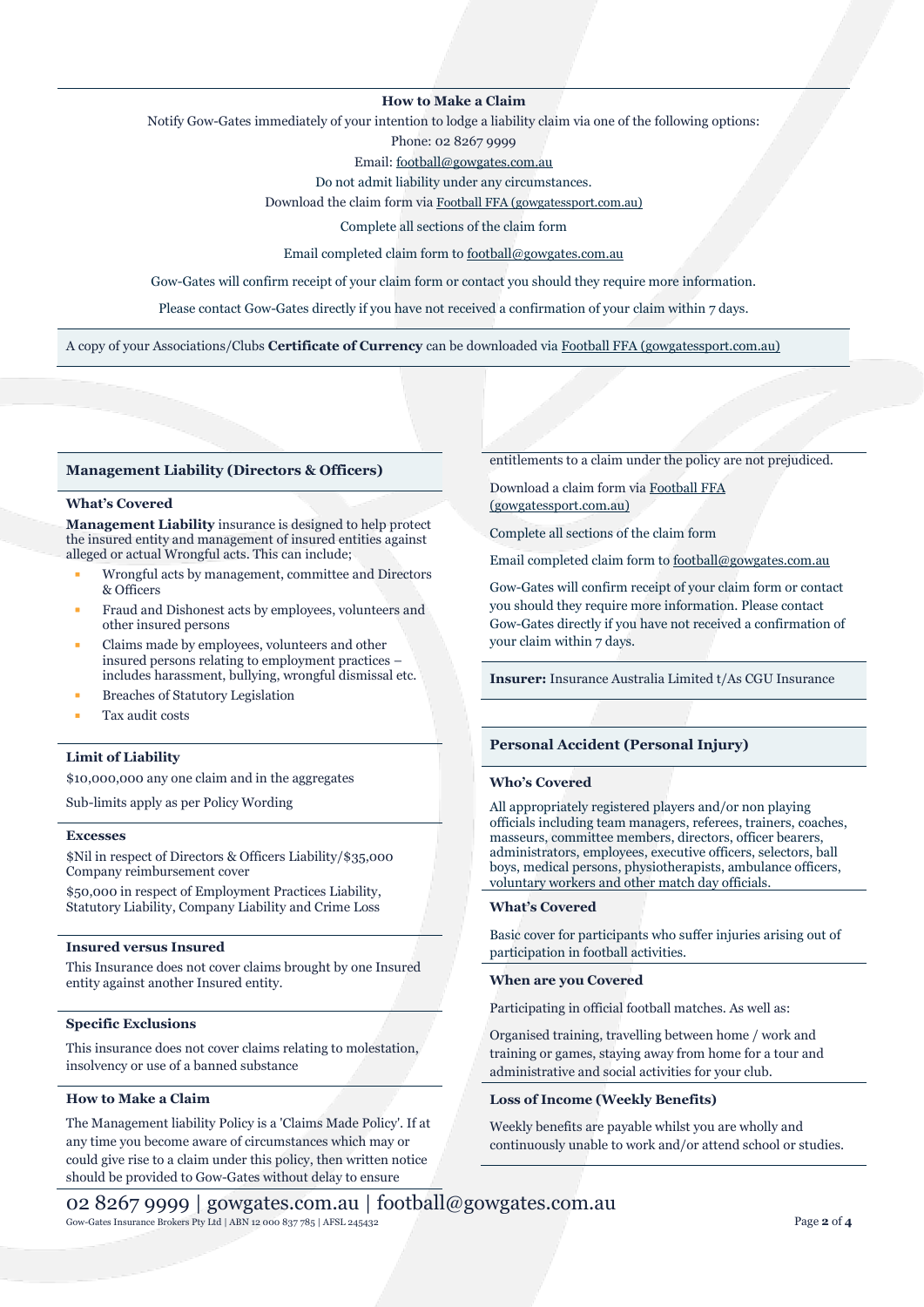# **Income Earners**

85% of net income or \$250 per week (whichever is the lesser) for 52 weeks.

A 14-day excess applies.

### **Non-Income Earners**

Authorised domestic help up to \$250 per week for 52 weeks.

A 7-day excess applies.

# **Full-Time Students**

Authorised home tutor costs up to \$250 per week for 52 weeks. A 7-day excess applies.

#### **Non-Medicare Medical Expenses**

Non-Medicare Medical Expenses covers medical expenses for which there is no reimbursement (wholly or partly) from Medicare.

#### **Benefits Covered**

- 85% of Non-Medicare Medical Benefits
- Maximum Payable \$2,500 \$50 excess/ NIL if in a health fund & ambulance only

The Health Insurance Act (Cth) 1973 does not permit the insurer to contribute to expenses which are wholly or partly claimable through Medicare.

Examples of expenses covered:

- Private Hospital Accommodation
- Physiotherapy
- Ambulance
- **Dental**
- Chiropractic
- **Osteopathy**

Examples of expenses not covered:

- Doctors and Surgeons Fees
- X-Rays
- Anaesthetists' Fees
- Public hospital costs

# **Capital Benefits**

**Capital Benefits** are a lump sum benefit that is provided in the event of Death and Permanent Disability.

Benefits are payable based on a table of events available in the full policy wording.

Some of the benefits payable include:

| <b>Death</b>                          | $$100,000$ (U <sub>18</sub> $$20,000$ ) |
|---------------------------------------|-----------------------------------------|
| Paraplegia and Quadriplegia \$750,000 |                                         |
| Loss of sight of one eve              | \$100,000                               |
| Loss of use of one limb               | \$100,000                               |
|                                       |                                         |

# **Other Benefits**

There are other benefits payable under the Football Queensland Insurance Program for expenses which may be incurred as a result of a Football injury.

# Some of these benefits include:

- **Funeral Expenses**
- Travel and Accommodation

Full details of these benefits as well as policy conditions are contained in the policy wording. A copy of the policy wording is available to download from the website [Football FFA](https://football.gowgatessport.com.au/)  [\(gowgatessport.com.au\)](https://football.gowgatessport.com.au/)

# **Insured:** AIG Australia Limited

# **How to Make a Claim**

All claims need to be submitted online via the Sports Claims Portal. To find the portal appropriate to you and your Club:

- **1.** Visit the Gow-Gates Football Insurance Websit[e Football](https://football.gowgatessport.com.au/)  [FFA \(gowgatessport.com.au\)](https://football.gowgatessport.com.au/)
- **2.** Select your relevant Association
- **3.** Navigate to the 'Claims' section and follow the link to lodge your claim online
- **4.** Register an Account for the Sports Claims Portal

The standard documentation you will be required to upload during the claims portal submission are:

- Employment Statement (to be completed by your employer)
- Incapacity to Work Statement Page 3 of the Physician's Report (to be completed by a GP, specialist or surgeon)

You will be prompted to download blank copies of the relevant documentation in Step 4 of the claims portal process.

The claim submission is an 8 Step procedure and will save your progress as you complete each Step.

# **Points to Remember**

- All players and officials must be registered with Football Queensland for coverage by this insurance program.
- Only injuries which occur during the policy period are covered.

No cover is provided for:

- Any pre-existing defect, infirmity or sickness the insured person suffered from at the time of the accident
- Self-infliction
- War and terrorism
- Aerial activities
- Being under the influence of Drugs or alcohol
- Criminal acts